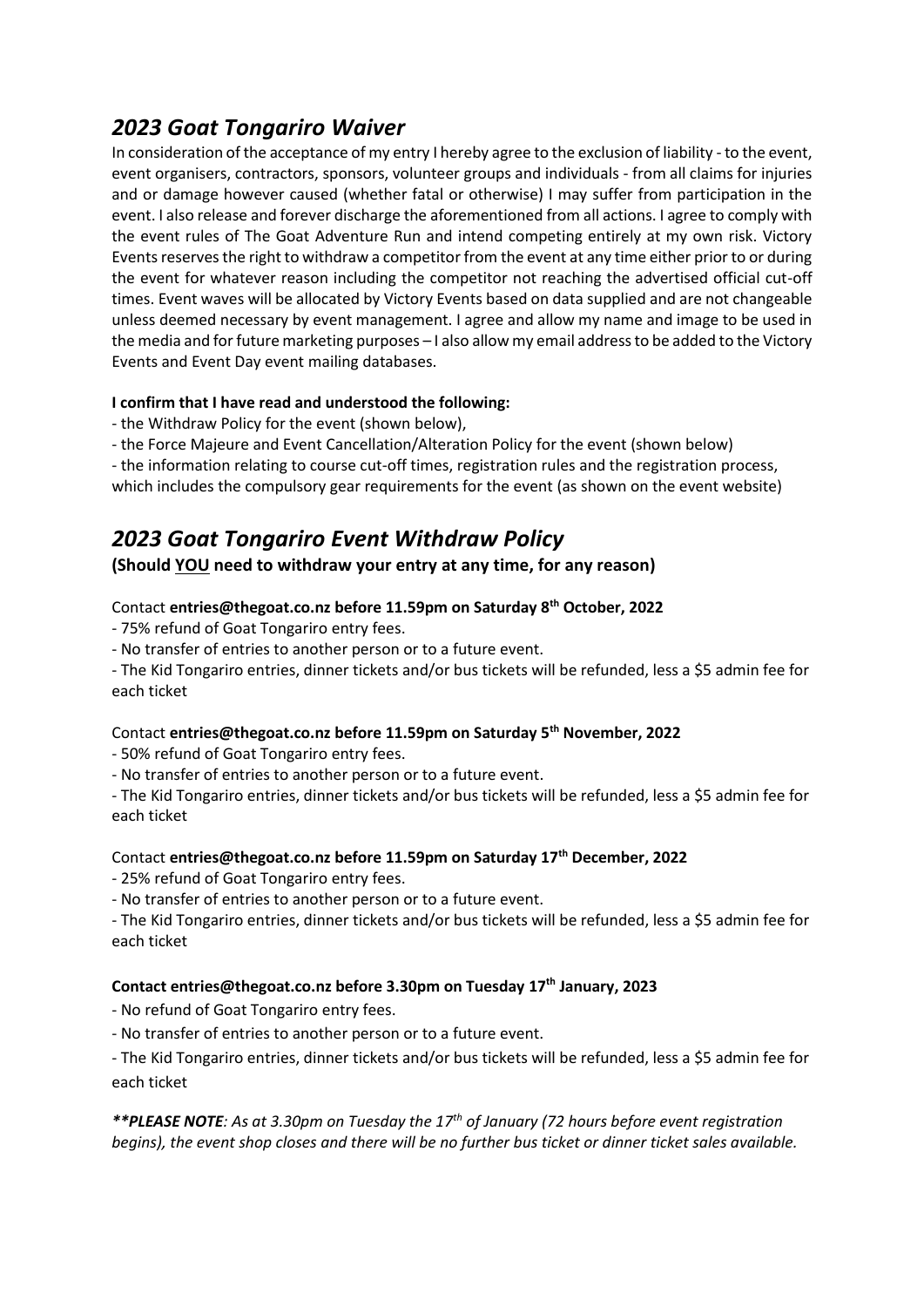#### **Contact entries@thegoat.co.nz after 3.30pm on Tuesday 17th January, 2023**

- No refunds of Goat Tongariro entry fees.
- No transfer of entries to another person or to a future event.
- No refunds on any of The Kid Tongariro entries, dinner or bus tickets.

# *2023 Goat Tongariro* **Force Majeure and Event Cancellation/Alteration Policy.**

**(Should the event need to alter your entry at any time)**

I understand and agree that because of a Force Majeure situation, or as a directive of police or local authorities, organisers of the Event (The Goat Tongariro) may be forced to either cancel the Event in full or forced to alter aspects of the Event without notice. Alterations may modify, delay, shorten, reroute, or stop some aspects of the planned physical Event, or may replace an altered physical Event with a virtual format.

Should a Force Majeure situation or a directive of police or local authorities impact the Event at any time, regardless of what, if any, aspects of the Event do occur on Saturday 21st January 2023; I understand and agree that:

- there will be no Contingency/Reserve Day for the Event in 2023.

- there will be no guarantee of any refund or partial refund of any entry fees made, and no refund of any costs incurred by an entrant in connection with entering the Event.

- there will be no guarantee of any entry transfers made to any future Events.

A Force Majeure situation may include "Acts of State"/government restrictions/directives which make staging the event illegal, epidemics/pandemics, communicable disease, war, riots, insurrection, acts of terrorism, protests, work stoppage, slowdowns, labour difficulty, natural disasters (floods, fires, hurricanes, tornadoes, volcanic eruptions, earthquakes, tsunamis), forecast or actual major adverse weather events (relating to cyclones/storms/wind/rough water/rainfall/hail/lightning) or other health and safety concerns which make delivering the planned Event unsafe. Outside of above, a Force Majeure situation covers any other cause beyond the organiser's reasonable control making it impossible for some or all aspects of the Event to occur as planned.

If the Event is cancelled in full for any reason other than at the direction of police or local authorities, or due to a Force Majeure situation, I understand and agree that the Event will provide a remedy to entrants that will be consistent with its obligations under the NZ Consumer Guarantees Act.

If the Event is altered for any reason (alterations may modify, delay, shorten, re-route or stop some aspects of the planned Event, or include a virtual format) other than at the direction of police or local authorities, or due to a Force Majeure situation, I acknowledge and agree that in these circumstances any such alteration of the Event is a not a major failure within the meaning of the NZ Consumer Guarantees Act, and that the altered Event remains fit for purpose and provided within a reasonable timeframe.